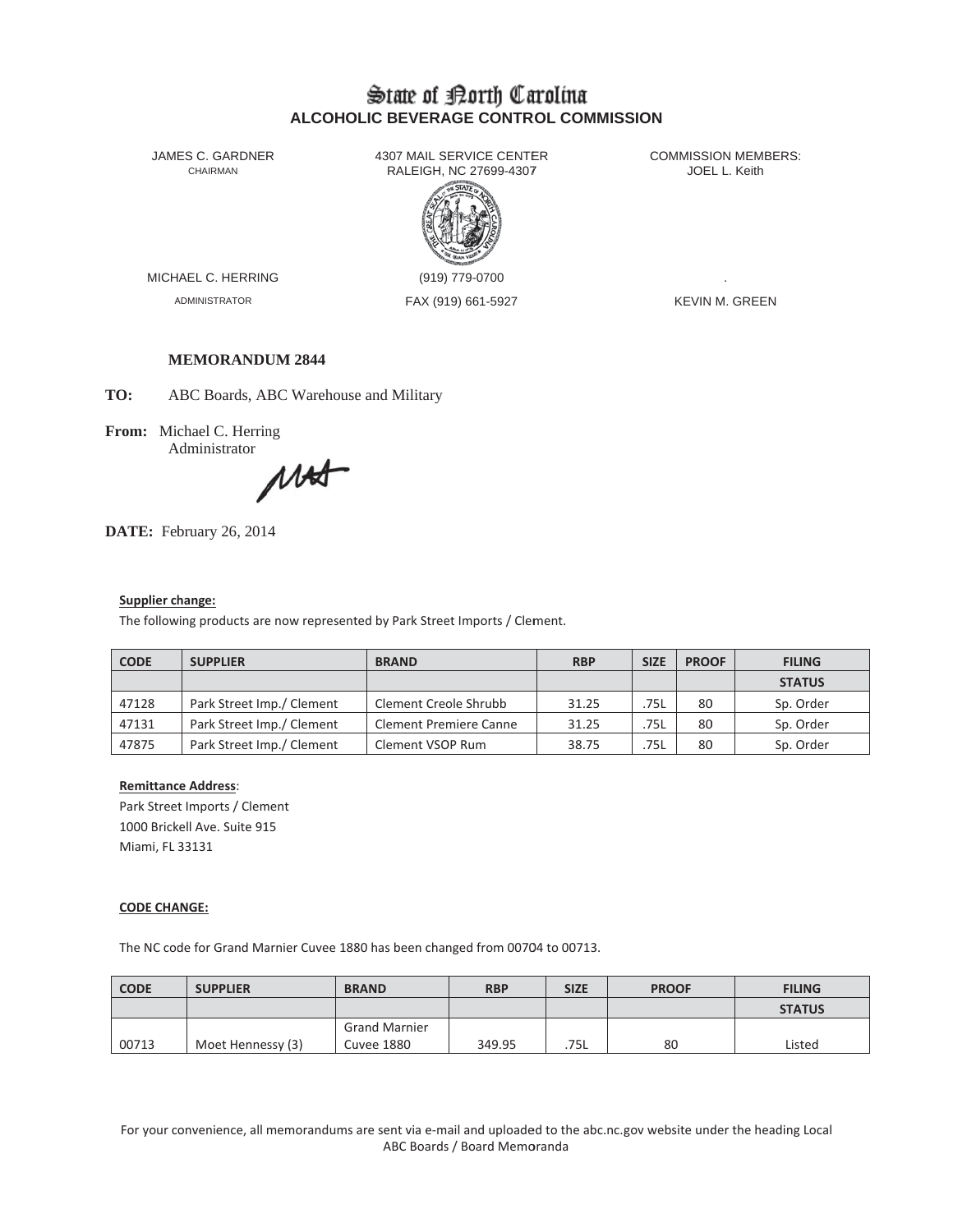# Memorandum 2844 Page 2

# **PRICING clarification: Effective March 1**

| <b>CODE</b> | <b>SUPPLIER</b>    | <b>BRAND</b>  | <b>PROOF</b> | <b>SIZE</b> | <b>CCLB</b> | <b>RETAIL</b> | <b>FILING</b> |
|-------------|--------------------|---------------|--------------|-------------|-------------|---------------|---------------|
|             |                    |               |              |             |             | <b>PRICE</b>  | <b>STATUS</b> |
| 20005       | Pernod Ricard (12) | Absolut Texas | 80           | 75L         | 119.93      | 18.95         | Listed        |

| <b>CODE</b> | <b>SUPPLIER</b> | <b>BRAND</b>              | <b>PROOF</b> | <b>SIZE</b> | <b>CCLB</b> | <b>RETAIL</b> | <b>FILING</b> |
|-------------|-----------------|---------------------------|--------------|-------------|-------------|---------------|---------------|
|             |                 |                           |              |             |             | <b>PRICE</b>  | <b>STATUS</b> |
| 20020       | Heaven Hill (3) | Elijah Craig Barrel Proof | 132          | .75L        | 70.49       | 44.95         | Listed        |
|             |                 | Small Batch               |              |             |             |               |               |

# **UPC/PROOF CHANGE:**

BRAND - Wild Turkey Rare Breed proof change (from 108.2 to 112.8)

|  |  |  |  |  | as stock is depleted from warehouse |
|--|--|--|--|--|-------------------------------------|
|--|--|--|--|--|-------------------------------------|

| <b>CODE</b> | <b>SUPPLIER</b> | <b>CURRENT</b> | <b>NEW</b>              | <b>SIZE</b> | <b>FILING</b> |
|-------------|-----------------|----------------|-------------------------|-------------|---------------|
|             |                 | <b>UPC</b>     | <b>UPC</b>              |             | <b>STATUS</b> |
| 25580       | Campari America | 721059797504   | 721059000222            | .75L        | Listed        |
| 25581       | Campari America | 721059793759   | 721059000215            | .375L       | Listed        |
| 21455       | Campari America | 721059795005   | NOT AVAIL. At this time | 50ML        | Listed        |

## **UPC CHANGE**:

| <b>CODE</b> | <b>SUPPLIER</b>   | <b>CURRENT</b> | <b>NEW</b>     | <b>SIZE</b> | <b>FILING</b> |
|-------------|-------------------|----------------|----------------|-------------|---------------|
|             |                   | UPC            | UPC            |             | <b>STATUS</b> |
| 64805       | El Jimador Blanco | 10744607068205 | 10744607102770 | .75L        | Listed        |

# **FILING STATUS CHANGE:**

Discontinued item changed to special order

| <b>CODE</b> | <b>SUPPLIER</b>        | <b>BRAND</b> | <b>PROOF</b> | <b>SIZE</b> | <b>CCLB</b> | <b>RETAIL</b> | <b>FILING</b> |
|-------------|------------------------|--------------|--------------|-------------|-------------|---------------|---------------|
|             |                        |              |              |             |             | <b>PRICE</b>  | <b>STATUS</b> |
| 40234       | Palm Bay International | Bastille     | 80           | .75L        | 94.44       | 29.95         | Sp. Order     |

# **SPA CANCELLATIION**:

The May SPA for Code 44195 Smirnoff Amaretto has been cancelled.

| <b>CODE</b> | <b>SUPPLIER</b> | <b>BRAND</b> | <b>PROOF</b> | <b>SIZE</b> | <b>CCLB</b> | <b>RETAIL</b> | <b>FILING</b> |
|-------------|-----------------|--------------|--------------|-------------|-------------|---------------|---------------|
|             |                 |              |              |             |             | <b>PRICE</b>  | <b>STATUS</b> |
|             |                 | Smirnoff     |              |             |             |               |               |
| 44195       | Diageo NA       | Amaretto     | 70           | .75L        | 87.60       | 13.95         | Listed        |

For your convenience, all memorandums are sent via e-mail and uploaded to the abc.nc.gov website under the heading Local ABC Boards / Board Memoranda